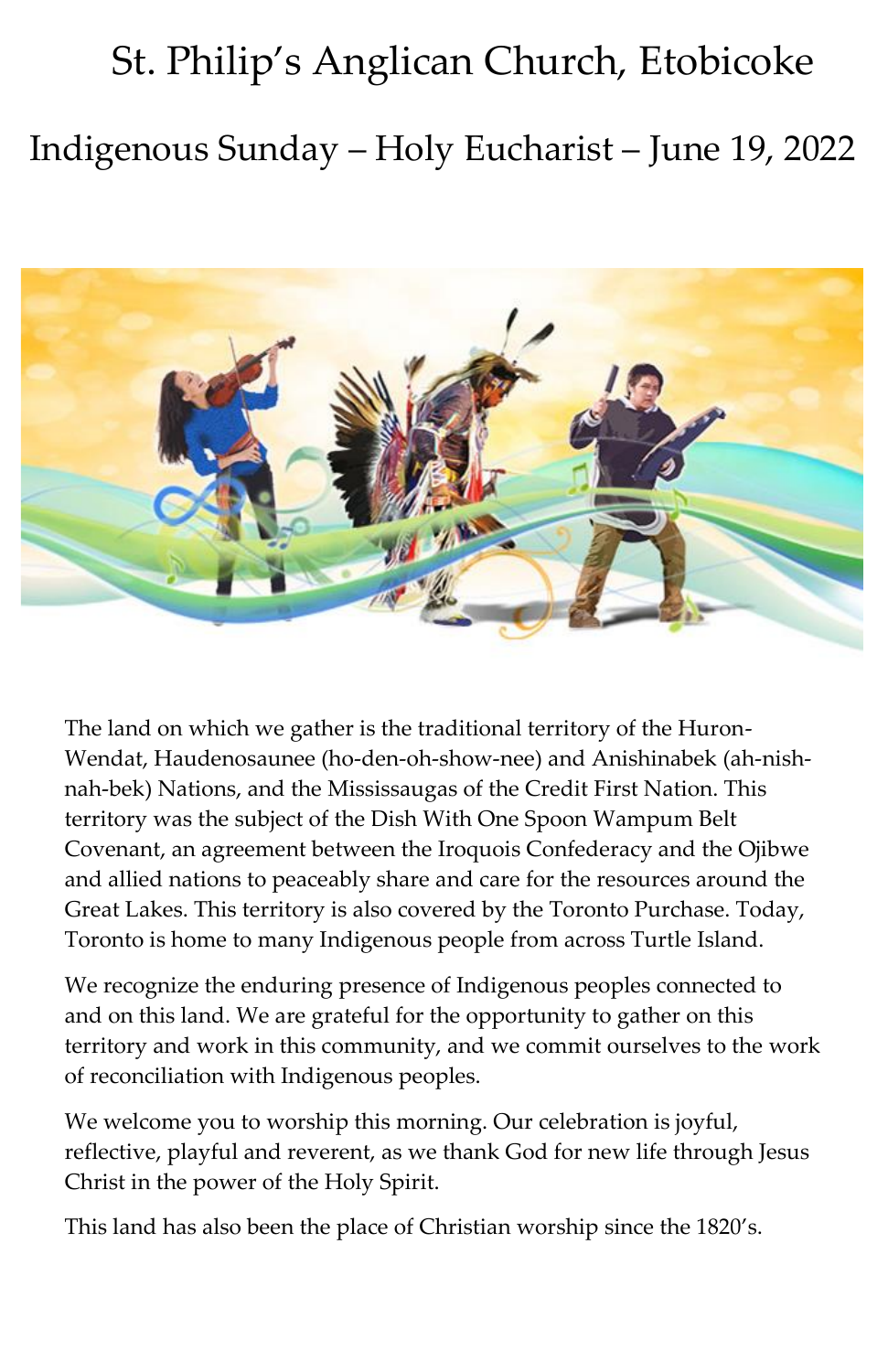## **Gathering of the Community**

*Welcome and Announcements*

#### *Honouring the Seven Directions*

Let us turn our hearts to the West From there the Thunders bring us cleansing rain Grandfather God, heal us and our relatives

Let us turn our hearts to the North Winter comes to us from there and calls us to rest Grandfather God, restore our strength

Let us turn our hearts to the East The morning Sun begins each day there Grandfather God awaken us and help us to walk with a renewed life

Let us turn our hearts to the South Where the warm winds come from to give us comfort and joy Grandfather God soothe our aching souls

Let us turn our hearts to the Sky From there our Creator sees all around us Grandfather God help us to trust you to lead us

Let us turn our hearts to the Earth From there quiet wisdom comes to teach us Grandmother God hear us as we pray

Let us turn our hearts inward, to ourselves To find strength to be and do those things Creator calls us to do. Grandfather God, be with us on our journey to completeness.

*The prayer bell calls us to silent preparation*

Cherokee Morning Song *(Expresses thanks to the Creator, for a new day – a chance to live and serve)*

**Wen de ya ho Wen de ya ho Wen de ya, wen de ya Ho ho ho ho Wey ya ho wey ya ho Ya ya ya**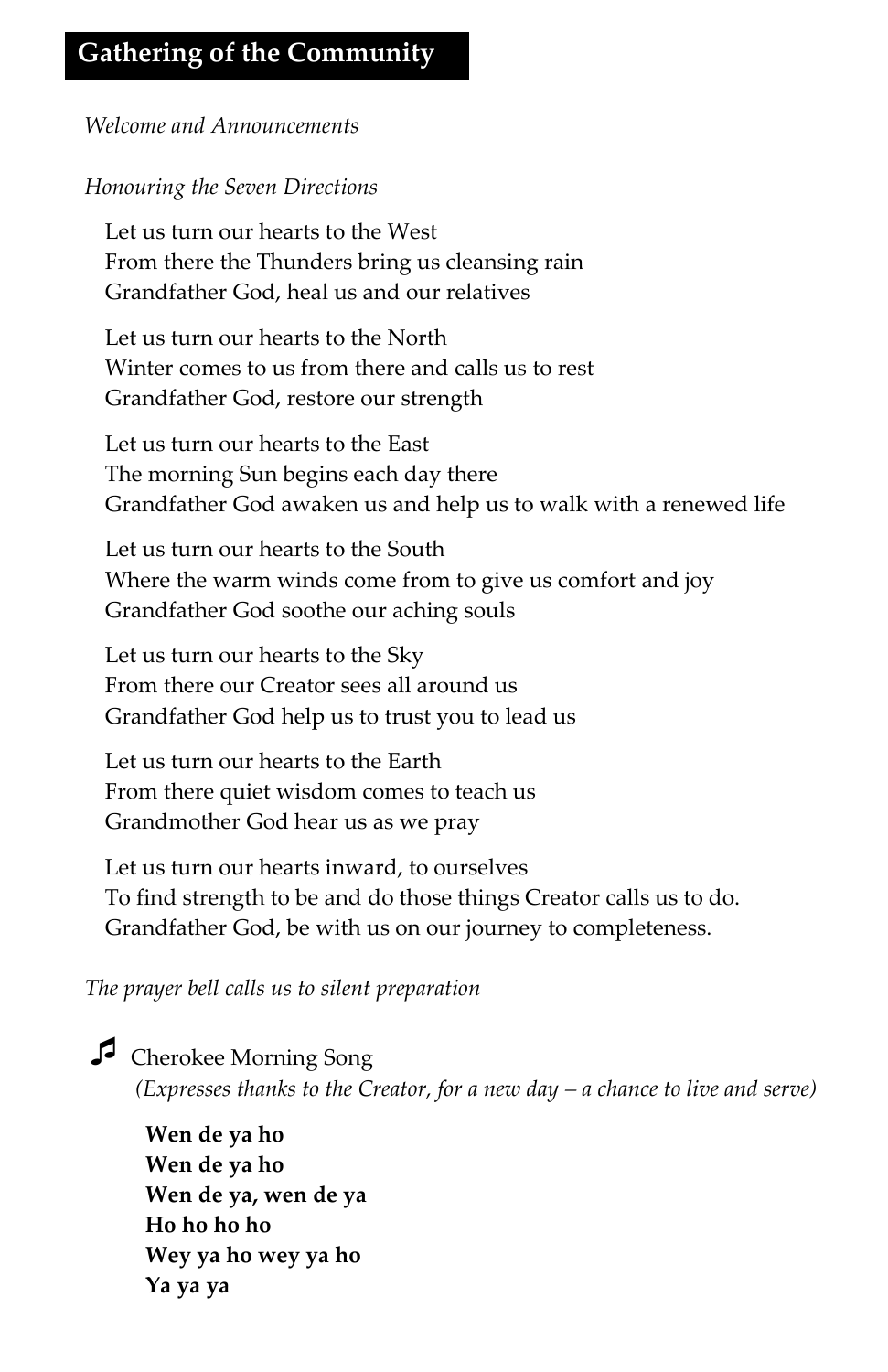Children's Time – *The Strawberry Story* Written by Canon Ginny Doctor Read by Donna Bomberry

## **Confession and Absolution**

Come, let us return to the lord and say: **Creator God, in our sin we have avoided your call. Our love for you is like a morning cloud, like the dew that goes away early. Have mercy on us; deliver us from judgment; bind up our wounds and revive us; in Jesus Christ our Lord.**

The Lord enrich you with grace, and nourish you with many blessings; the Lord defend you in trouble and keep you from all evil; the Lord accept your prayers, and absolve you from your offences, for the sake of Jesus Christ, our Savior.

#### **Amen.**

Collect of the Day

Let us pray.

Creator God,

from you every family in heaven and earth takes its name.

You have rooted and grounded us in your covenant love,

and empowered us by your Spirit to speak the truth in love,

and to walk in your way towards justice and wholeness.

Mercifully grant that your people, journeying together in partnership, may be strengthened and guided to help one another

to grow into the full stature of Christ, who is our light and our life. **Amen.**

## **Breaking Open the Word**

A Reading: *Dancing for Joy and Walking in Peace* Philippians 4.4—9 Reader: Jocelyn Barrows

Always dance with joy before our Honored Chief! I will say it again: dance with joy! Let everyone see how kind and thoughtful you are. Our Honored Chief is close at hand. Do not let your hearts be weighed down with anything. Instead, with every step you take, send your voice to the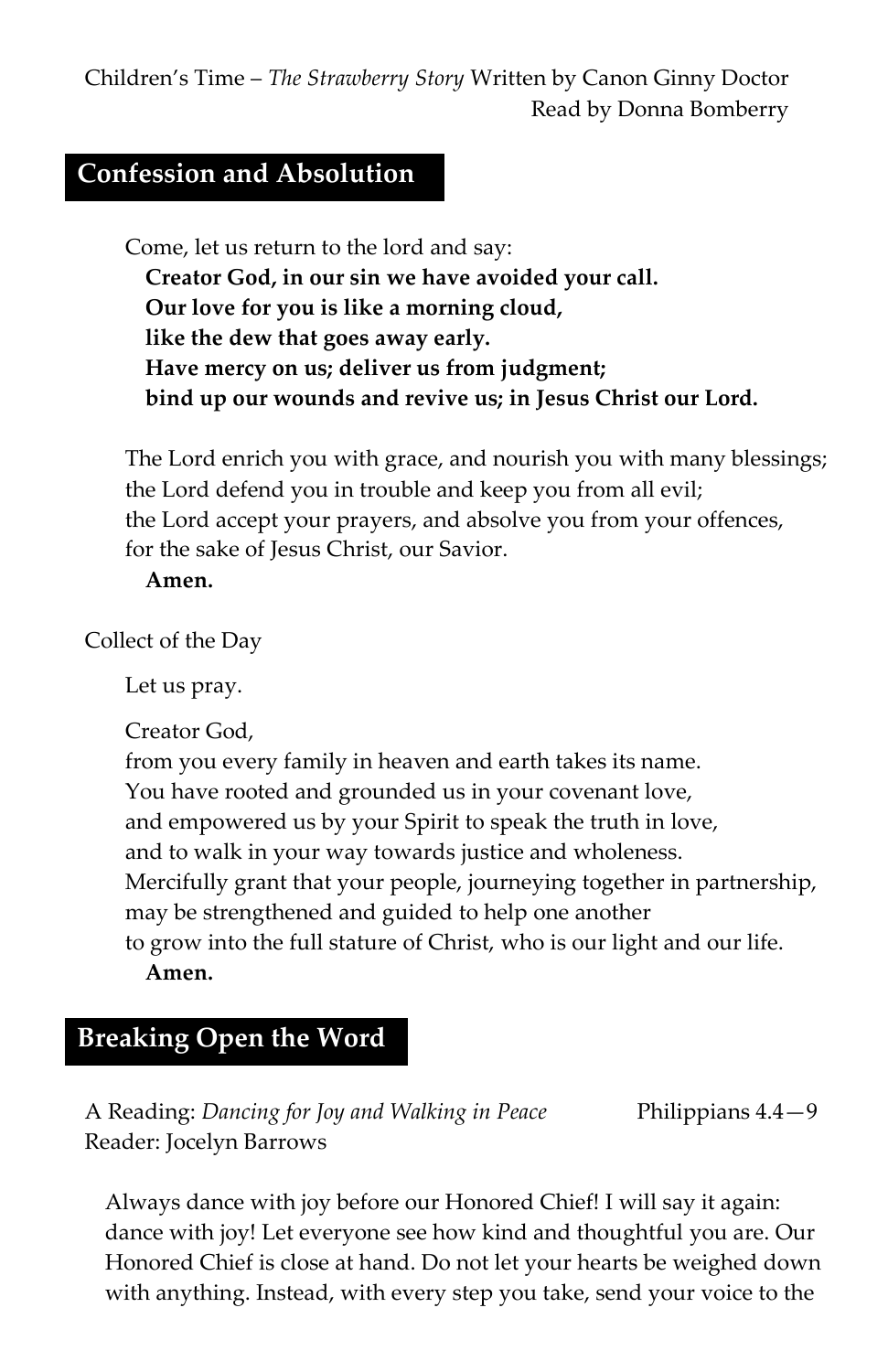Great Spirit, asking him for the things you need. And in all your prayers *remember to give* him thanks. Then the peace and harmony of the Great Spirit, which goes far beyond our small and weak ways of thinking will watch over your hearts and minds through the Chosen One, Creator Sets Free *(Jesus).*

Last of all, my sacred family members, if anything can be seen as good and honorable, think *deeply* about these things. Things that are true and noble, upright and pure, full of beauty and worthy of respect. Follow the way of life you have seen in me, the things you have learned from me, heard from me, and received from me. Keep walking in the traditions I have passed on to you. Then the Great Spirit of Peace will continue to walk with you on this road.

Hear what the Spirit is saying to the Church. **Thanks be to God.**

Canticle - *The Canticle of the Sun – St. Francis*

*Refrain*

**The heavens are telling the glory of God, and all creation is shouting for joy. Come, dance in the forest, come, play in the field, and sing, – sing to the glory of the Lord.**

1. **Praise for the sun, the bringer of day, He carries the light of the Lord in his rays; The moon and the stars who light up the way Unto your throne. –––**

*Refrain*

- 2. **Praise for the wind that blows through the trees, The seas mighty storms – the gentlest breeze; They blow where they will, the blow where they please To please the Lord. –––** *Refrain*
- 3. **Praise for the rain that waters the fields, And blesses our crops – so all the earth yields; From death unto life her myst'ry revealed Springs forth in joy. –––** *Refrain*
- 4. **Praise for the fire who gives us his light, The warmth of the sun – to brighten our night; He dances with joy, his spirit so bright, He sings of you. –––** *Refrain*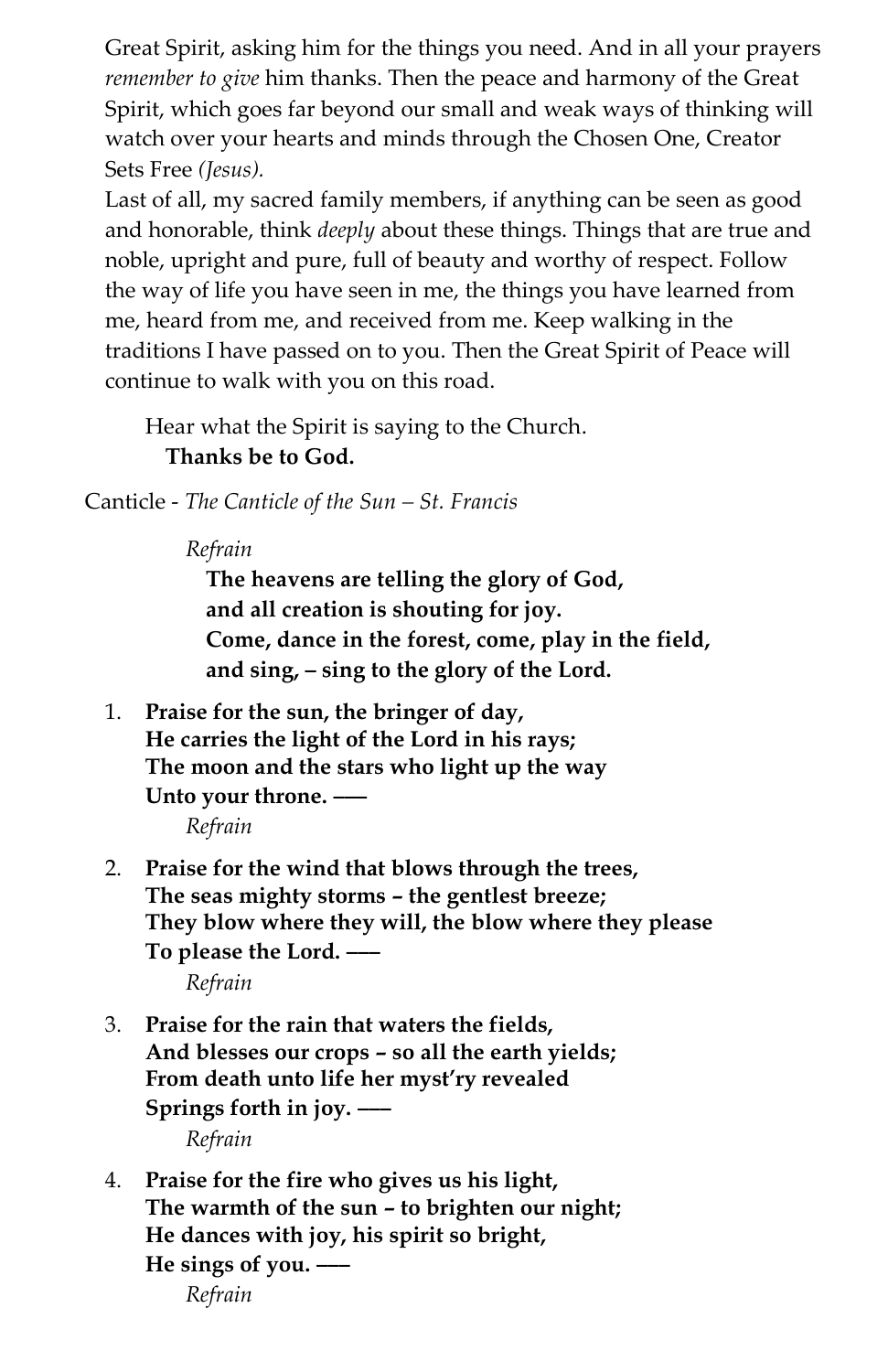5. **Praise for the earth who makes life to grow, The creatures you made – to let your life show; The flowers and trees that help us to know The heart of love. –––**

*Refrain*

6. **Praise for our death that makes our life real, The knowledge of loss – that helps us to feel; The gift of yourself, your presence revealed To lead us home. –––**

*Refrain*

The Holy Gospel: John 1.1—18



The Lord be with you. **And also with you.**

The Holy Gospel of our Lord Jesus Christ according to John. **Glory to you, Lord Jesus Christ.**

Long ago, in the time before all days, before the creation of all things, the one who is known as the Word was there face to face with the Great Spirit. This Word fully represents Creator and show us who he is and what he is like. He has always been there from the beginning, for the Word and Creator are one and the same. Through the Word all things came into being and not one thing exists that he did not create. Creator's life shined out from the Word, giving light to all human beings. This is the true Light that comes to all the peoples of the world and shines on everyone. The Light shines into the darkness and the darkness cannot overcome it or put it out.

Into the wilderness of the Land of Promise (Judea) came a man named Gift of Goodwill (John). He was sent by the Great Spirit to tell what he knew about the Light so everyone could believe. He as not the Light but came to speak the truth about the Light. The true Light that shines on all people was coming into the darkness of this world.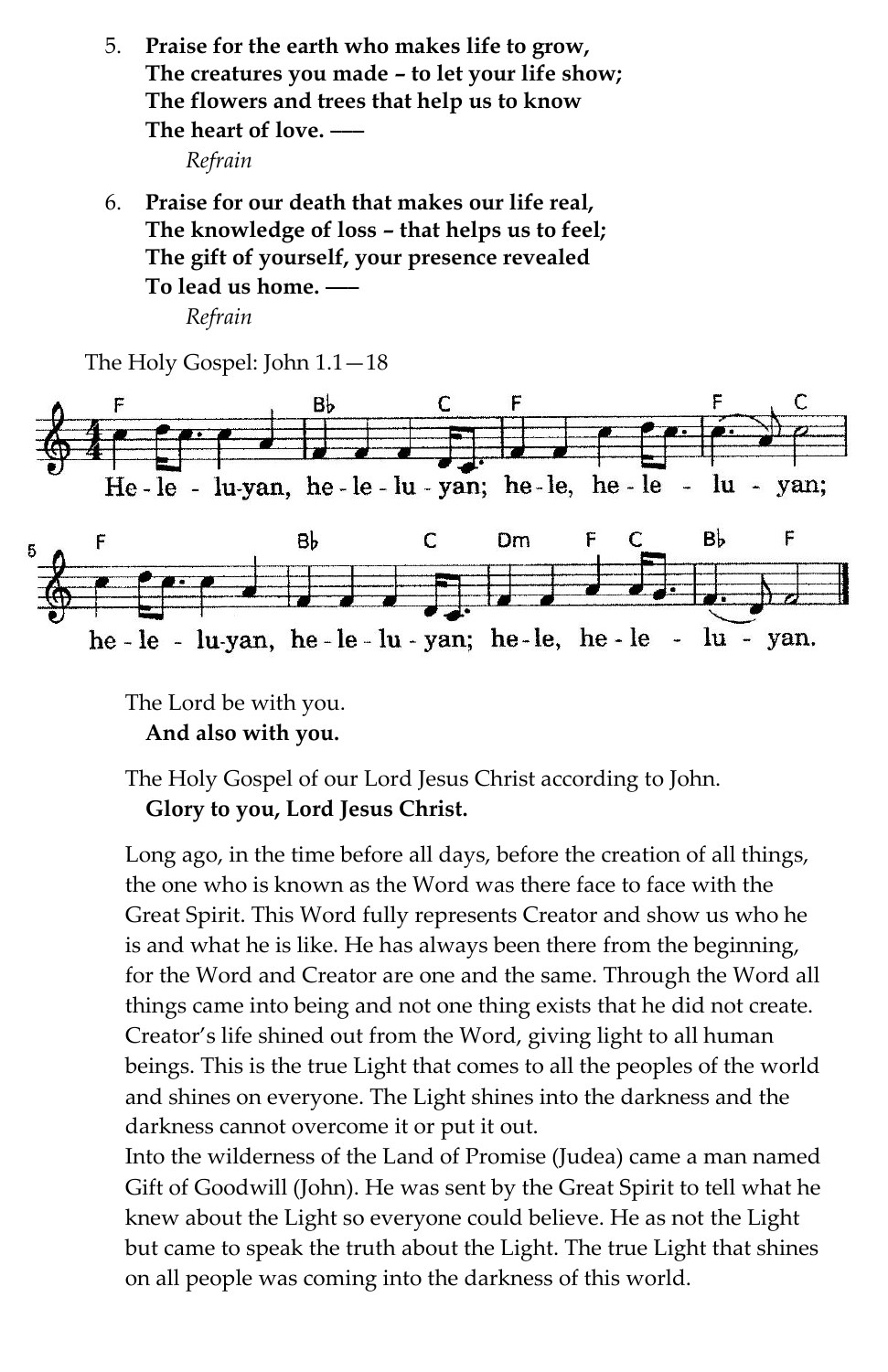He came down into this world, and even though he made all things, the world did not recognize him. Even his own tribe did not welcome or honor him. But all who welcome and trust him receive their birthright as children of the Great Spirit.

Creator's Word become a flesh-and-blood human being and pitched his sacred tent among us, living as one of us. We looked upon his great beauty and saw how honorable he was, the kind of honor held only by this one Son who fully represents his Gather – full of his great kindness and truth.

Gift of Goodwill (John) told what he knew about him and cried out with a loud voice, "The one I have told you about is here! He comes after me, but is much greater *– my elder! He has more honor, for even though he is thought to be younger,* he existed before I was born." From the fullness of his being we have all had many gifts of kindness poured out on us. Drawn from the Water (Moses) gave us our tribal laws, but the gift of great kindness and truth came from the Creator Sets Free (Jesus), the Chosen One.

The Gospel of Christ.

**Praise to you, Lord Jesus Christ.**



Sermon (video): The Rt. Rev. Chris Harper, Bishop of Saskatoon

*Now I Walk in Beauty*

**Now I walk in beauty Beauty is before me Beauty is behind me Above and below me**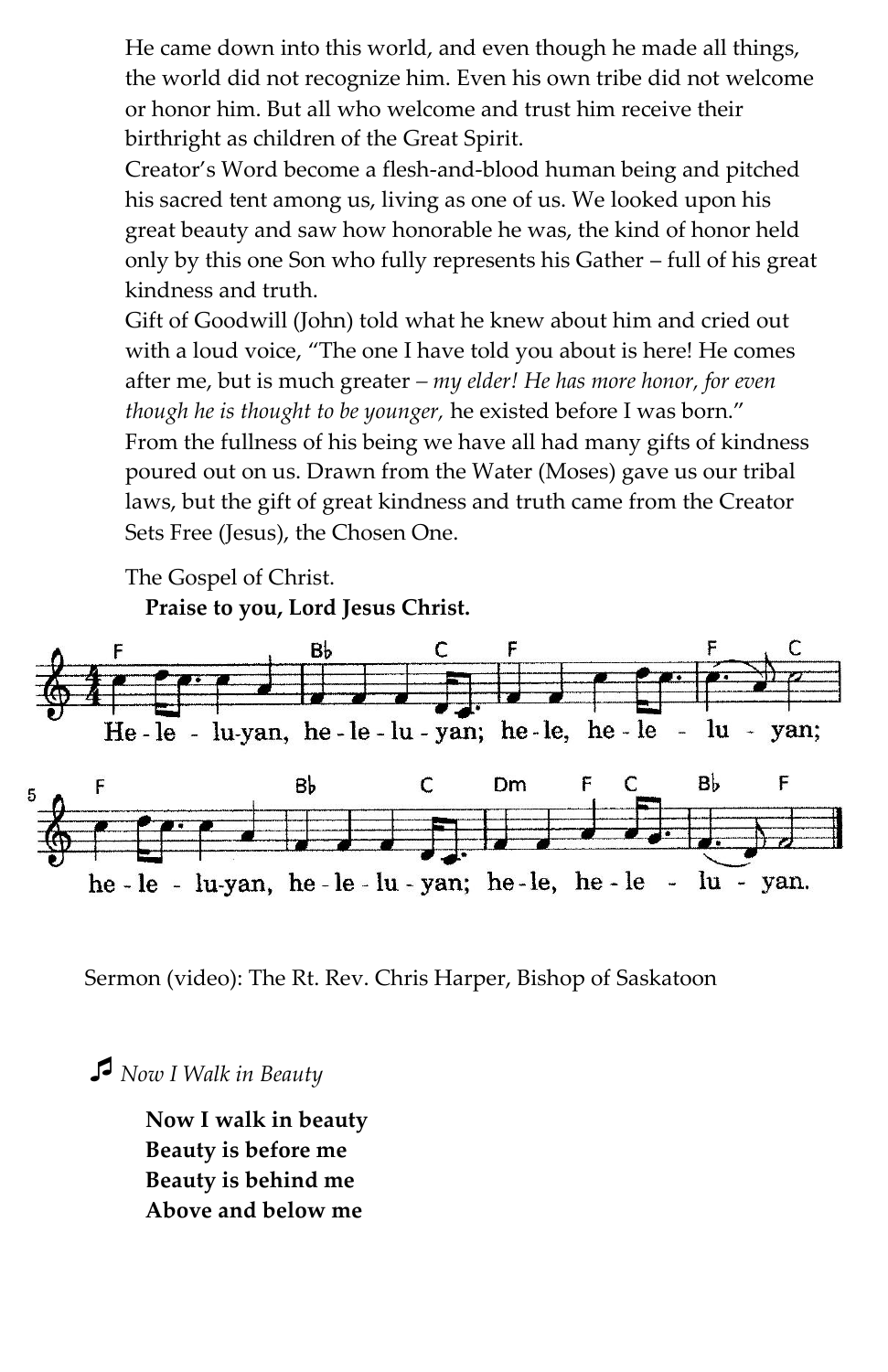*We sit or kneel as we are most attentive for prayer.*

Please join in the response to the bidding:

**Loving Creator, we give our thanks**.

Whenever we join together, we should give thanks. So let us join our hearts and minds together and think of all creation and the Creator's gifts.

#### **Loving Creator, we give our thanks.**

Let us think of our Mother, the Earth, upon whom we walk and who supports us and nurtures life in all its forms. We think of the minerals, the fungi, and bacteria that give life to soil, bodies and systems. We pray we can learn to walk on Earth with more respect.

#### **Loving Creator, we give our thanks.**

Let us think of the reasons why we are gathered. For this place in which we gather, and for all of the animals and plants that call this place home.

#### **Loving Creator, we give our thanks.**

Let us think of the whole human family whose livelihood and wellbeing depends on the wellbeing of the Earth. We lift up the men, women and children who are displaced from their homes.

#### **Loving Creator, we give our thanks.**

Let us turn our minds to the sacred waters of the world, the great oceans, aquifers, lakes, rivers and streams, the life and spirit that lives in the waters and those that give itself to be our food.

#### **Loving Creator, we give our thanks.**

Let us now turn our thoughts to the plant life of the Creator's world. That which is below ground; the roots and vegetables. That which puts just its head above the ground: the grasses, medicines, plants and bushes. All of the many kinds of good fruit the Creator has given us. And finally, the great trees of the forest that we know of as the "Standing Ones."

#### **Loving Creator, we give our thanks.**

Let us think of all our kindred animals, those that crawl, walk, swim and fly. We give thanks for those that provide food for us, those that sustain cycles in their work and living, those that provide companionship and beauty.

#### **Loving Creator, we give our thanks.**

Let us think of the birds of the air. The feathered ones that are the messengers between us and the Creator.

**Loving Creator, we give our thanks.**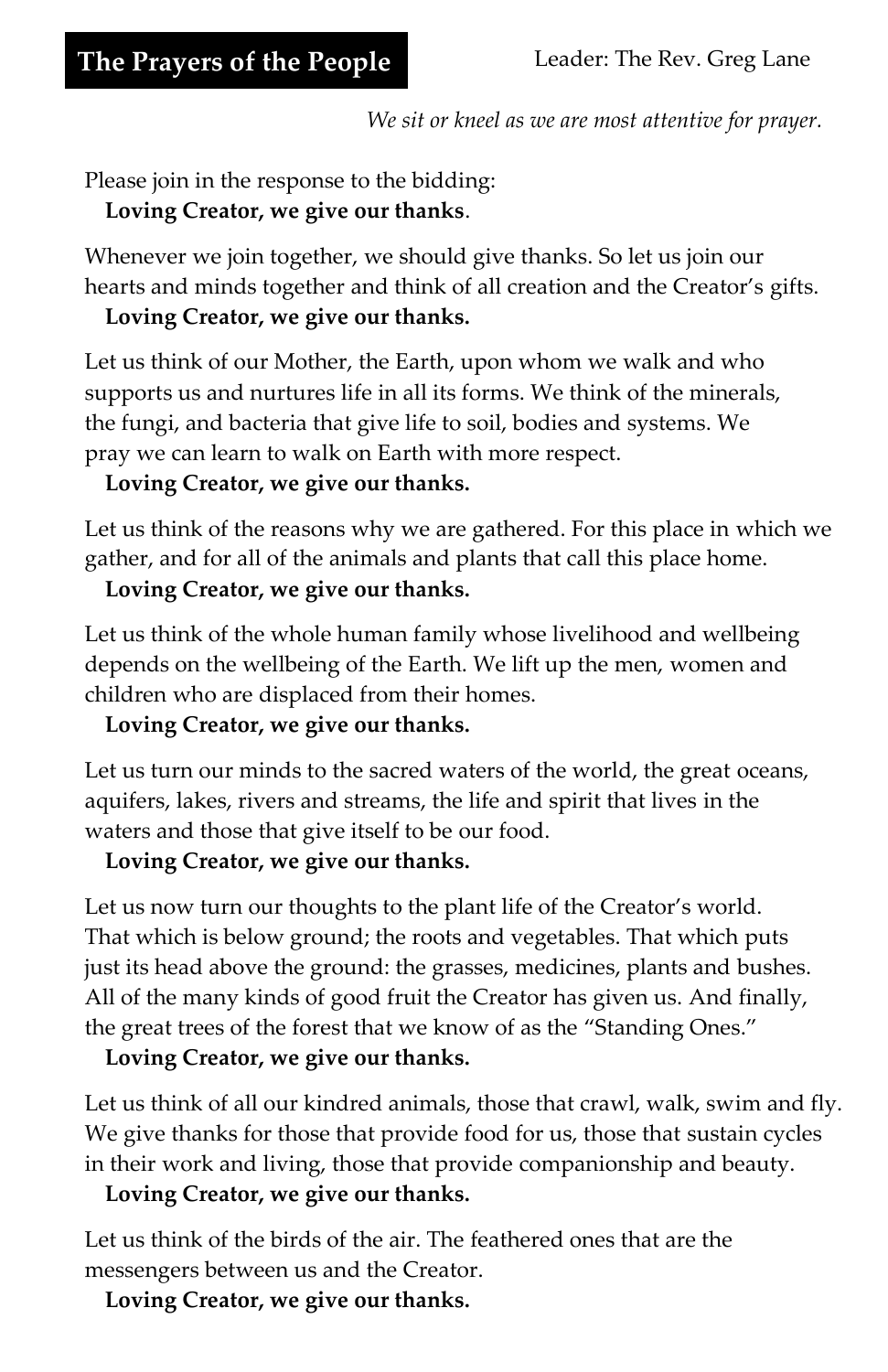Let us think of the relationships that sustain life in this beloved community. We think of the "Three Sisters," corn, beans and squash who nurture, guard and sustain as they grow together These relationships are gifts from the Creator and our sustenance.

#### **Loving Creator, we give our thanks.**

Let us think of Jesus, the Peacemaker, the Creator's son who suffered and died for us so that we will have eternal life and know the true meaning of reconciliation.

**Loving Creator, we give our thanks.**

## **The Peace**

The peace of the Lord be always with you. **And also with you.**

## **The Offertory**

*We offer ourselves and our monetary gifts for the support of the ministry of the Church.*

Hymn **407** *Many and Great, O God, Are Your Works*

- 1. **Many and great, O God, are your works, maker of earth and sky. Your hands have set the heavens with stars; your fingers spread the mountains and plains. Lo, at your Word the waters were formed; deep seas obey your voice.**
- 2. **Grant unto us communion with you, O star abiding one. Come unto us and dwell with us; with you are found the gifts of life. Bless us with life that has no end, eternal life in you.**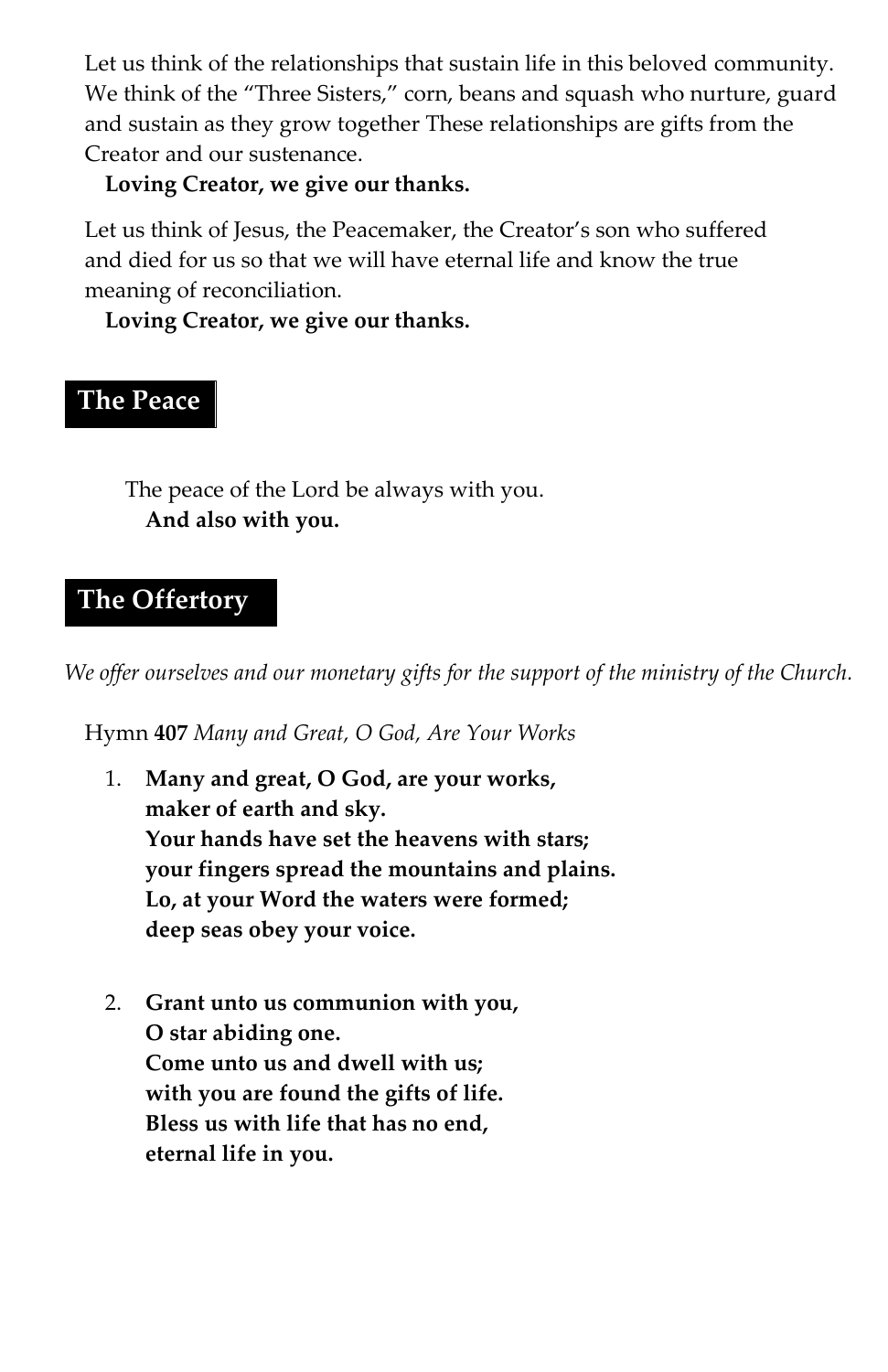Prayer Over the Gifts

Let us pray.

Creator God,

you have filled us with all these good things that come from the earth. Now receive these gifts, fruits of your creation, which we offer you, and nourish us with the Bread of Life, your son Jesus Christ, our Lord. **Amen.**

## **The Great Thanksgiving**

God the Creator is here. **God's Spirit is with us.** 

Lift up your hearts. **We lift them to God the Creator.**

Let us give thanks to God. **It is right to give our thanks and praise.**

God the Creator, our Great Spirit,

from the depths of our hearts we give you thanks.

We say thank you, now and forever.

From the place of the rising sun in the East, to the South where the warm winds blow, from the West where the soft rain comes, to the coldness of the North. We unite with all creation from the four directions to join in the everlasting thanksgiving and praise for the gift of Jesus Christ. With hearts lifted, we join with the angels, the guardian spirits, the saints, and all our ancestors as we sing:

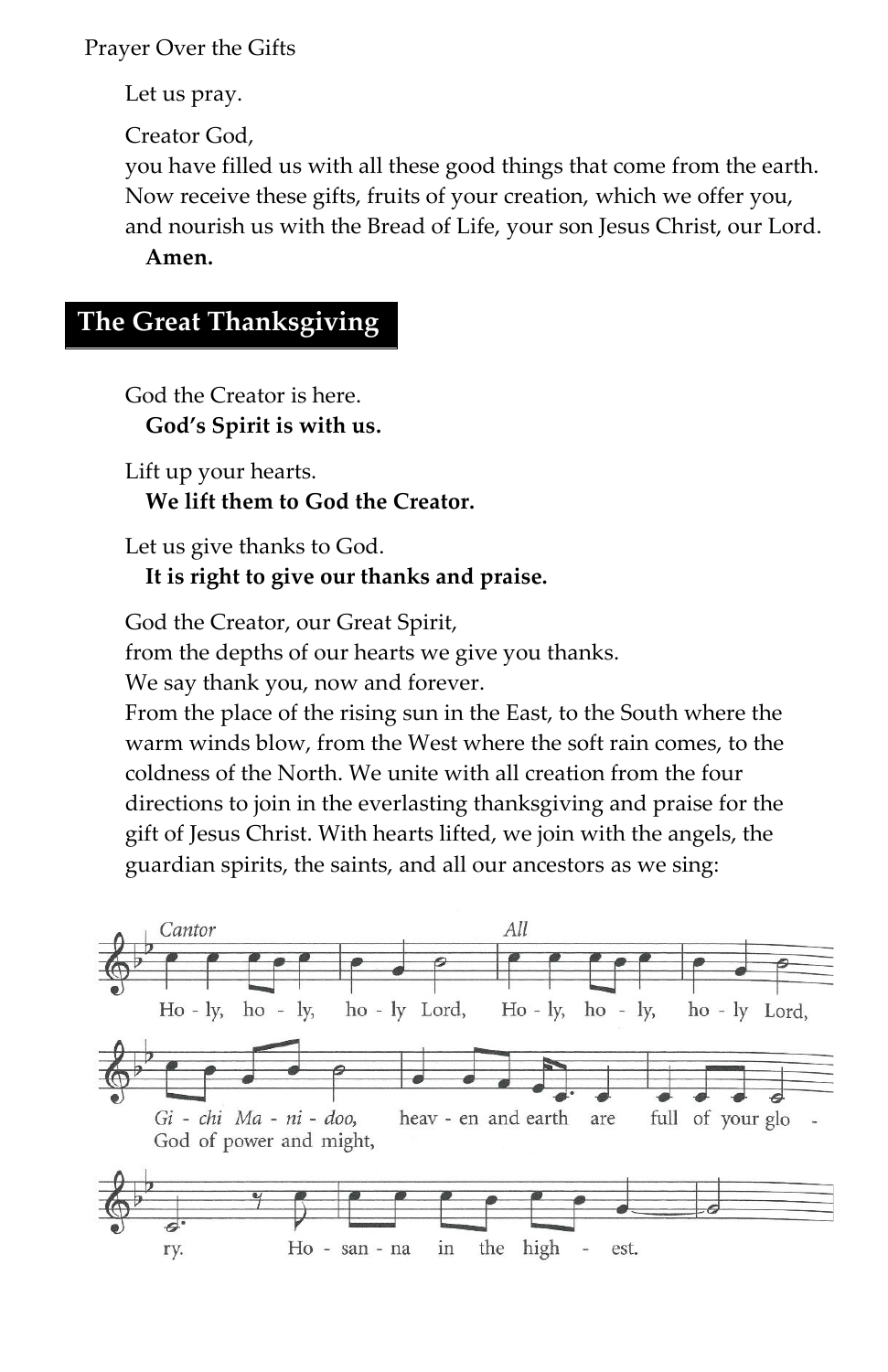

O Great Spirit, our Creator from whom all holiness comes, we come before you again today.

Just as in generations past, like our grandmothers and grandfathers, we come to worship you and acknowledge your greatness. We marvel at your creation.

You sent Jesus into creation because people had turned away from you and no longer loved each other, bringing death and destruction. Sharing our living and dying, Jesus opened our eyes and our hearts To understand that we are all relatives and that you are our Great Spirit the Creator. Stretching out his arms upon the cross, he became a perfect offering for all, uniting in beauty all that is, with all that has been, and with all that ever will be.

On the night Jesus was handed over to suffering and death, our Lord Jesus Christ took bread, gave thanks to you, broke it, and gave it to the disciples, and said, "Take eat, this is my Body, which is given for you. Do this for the remembrance of me."

After supper Jesus took the cup of wine; gave thanks, gave it to them, and said, "Drink this, all of you. This is my Blood of the new Covenant, which is shed for you and for many for the forgiveness of sins. Whenever you drink it, do this for the remembrance of me."

Therefore we proclaim the mystery of faith:

**Christ has died, Christ is risen, Christ will come again.**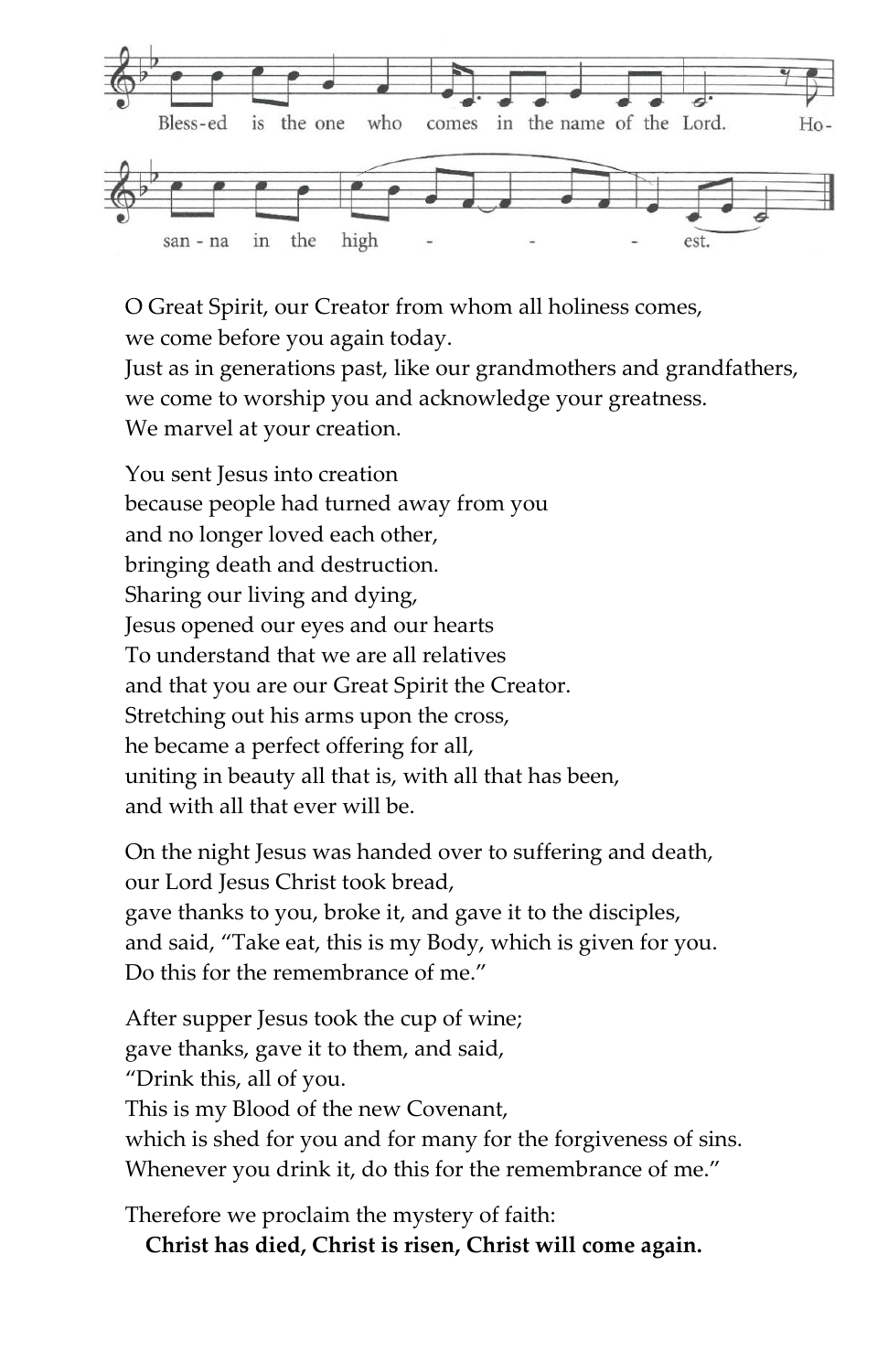In this ceremony which Jesus gave us, we celebrate our salvation. In our offering of praise and thanks, we stand in the memory, strength, and love of Jesus' death, resurrection, and ascension. Remembering, we make our offering. By your Holy Spirit, make our gifts holy, so that they may be spiritual food and drink. Make us holy, so that we respectfully receive this feast and serve you in each other.

Surrounded now by our ancestor saints, Mary, Enmegahbowh, David Oakerhater, Kateri Tekakwitha, Black Elk, Molly Brant, Henry Budd, James Settee, Ginny Doctor, and all saints and all angels, with the heavenly community which gives you worship forever. May we also live in unity and live as relatives to all.

United in Christ with all who stand before you on earth and heaven, we worship you, God the Creator, our Great Spirit, in songs and dance of infinite praise. Blessing, honour and glory be yours, here and everywhere, now and for ever. **Amen.**

## The Lord's Prayer

As our Saviour taught us, let us pray.

**Our Father in heaven, hallowed be your name, your kingdom come, your will be done, on earth as in heaven. Give us today our daily bread. Forgive us our sins as we forgive those who sin against us. Save us from the time of trial, and deliver us from evil. For the kingdom, the power, and the glory are yours, now and for ever. Amen.**

#### Breaking of the Bread

Whoever comes to me shall not hunger **and whoever believes in me shall never thirst.**

So, come to this table, you who have much faith and you who would like to have more. You who have been to this sacrament often, and you who have not been for a long time. You who have tried to follow Jesus, and you who have failed.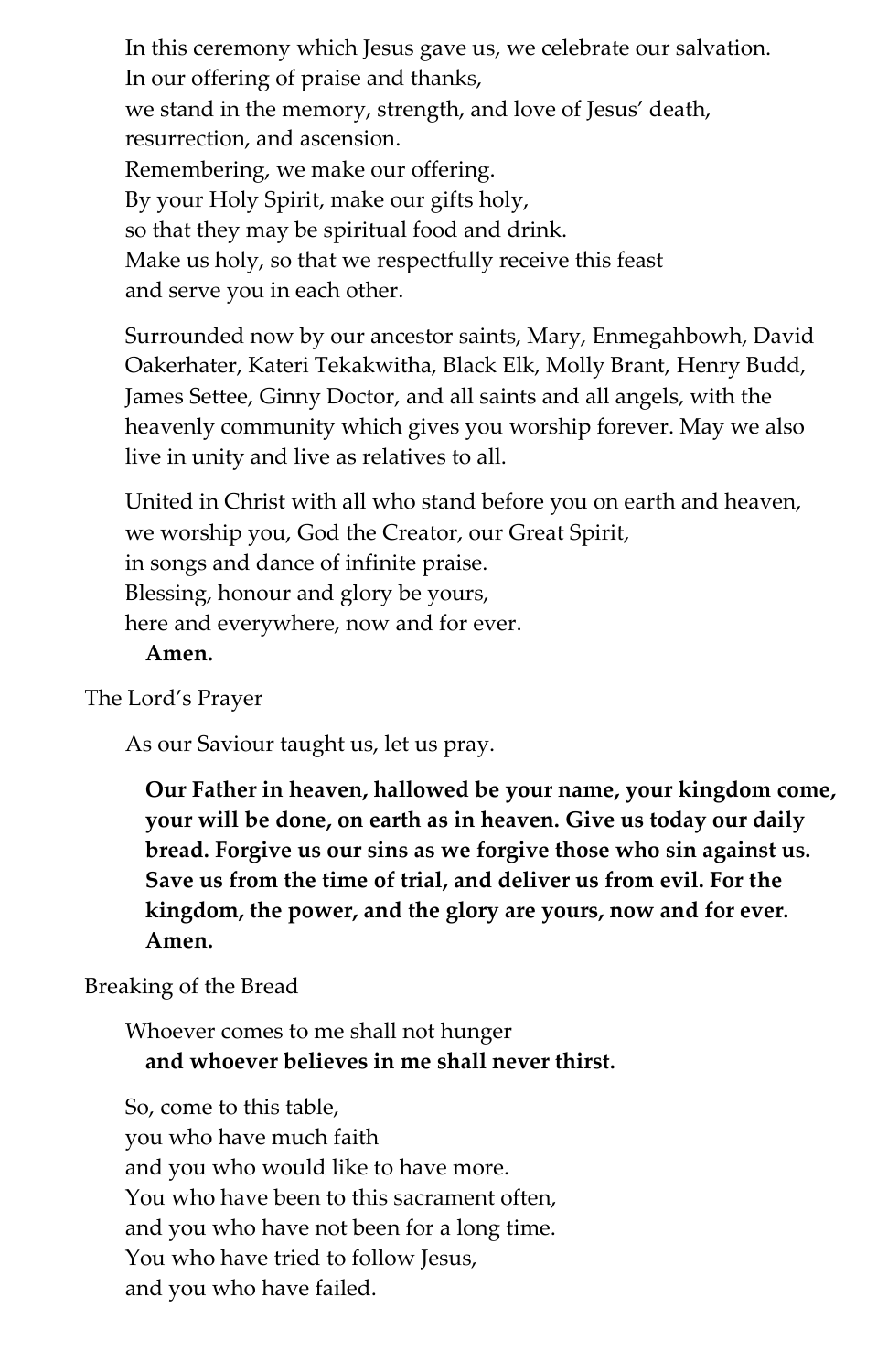Come. It is Christ who invites us to meet him here. These are the gifts of God for the people of God. **Thanks be to God.**

**Those worshipping at home are invited to pray the** *Prayer for Spiritual Communion,* **while those physically present come forward to receive the bread.**

**Jesus, I believe that you are present with us in the sacrament of bread and wine. I love you and I desire your presence afresh in my life. Since I cannot now receive the bread and wine of the altar, come spiritually into my heart. I embrace you and unite myself to you; never let me be separated from you. Amen.**

Communion Music

## *Alchemy of Healing*

**The courage we borrow, the courage we bring shall bind us in strength to the healing we sing. The courage to face any wound that we fear shall bind us in beauty and bless every tear.**

**Bring grace and bring kindness to all that you sing, to heal and to honour each fierce tender thing. Each shame left unspoken may yet shine a light, a place that seemed broken, that place can give life.**

**The darkness we banish, the shadow we blame though hidden, may help us to find our true name. So bring all your courage that all be made whole, transforming your story in body and soul.**

**Come gather your power with good friends around. Together we stand in the truth of this ground. Our courage can make us, can heal and can mend, and a wound can be sacred, any wound we transcend.**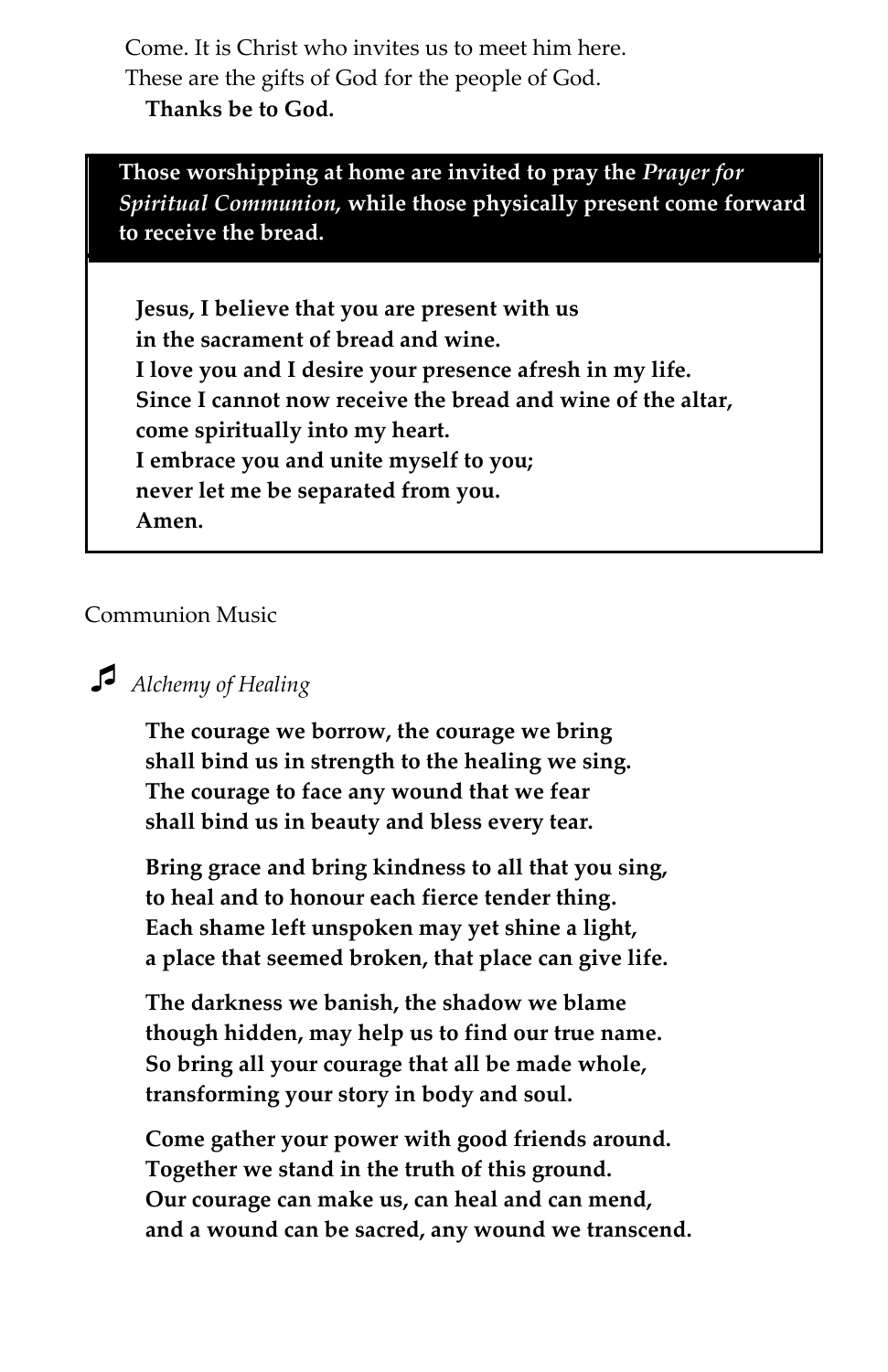Let us pray.

Creator of the universe, you have allowed us to share this celestial food. Ceaselessly renew your truth in us, enlighten our minds with your light, give strength to our bodies, and bless us with your Holy Spirit. We ask this in the name of Christ. Amen.

Let us pray together.

**Jesus Christ, our leader, you are the Son of the Creator. Today we became your children today we became your grandchildren. We will live as you have taught us. We will follow your commandments. Watch over us. Speak to us from the trees, from the grass and herbs, from the breeze, from the passing rain, from the passing thunder and the deep waters. Before us there is beauty, behind us there is beauty. Allow us to walk a long life in happiness completed in beauty. Amen.**

Send us anywhere you would have us go, only go there with us. Place upon us any burden you desire, only stand by us to sustain us. Break any tie that binds us, except the tie that binds us to you. And the blessing of God; the Creator, who made and knows us; the Saviour, who redeems and befriends us; and the Spirit, who enlightens and sustains us, be with you this day and always.

**Amen.**

Hymn **576** *For the Healing of the Nations*

1. **For the healing of the nations, God, we pray with one accord; for a just and equal sharing of the things the earth affords. To a life of love in action help us rise and pledge our word.**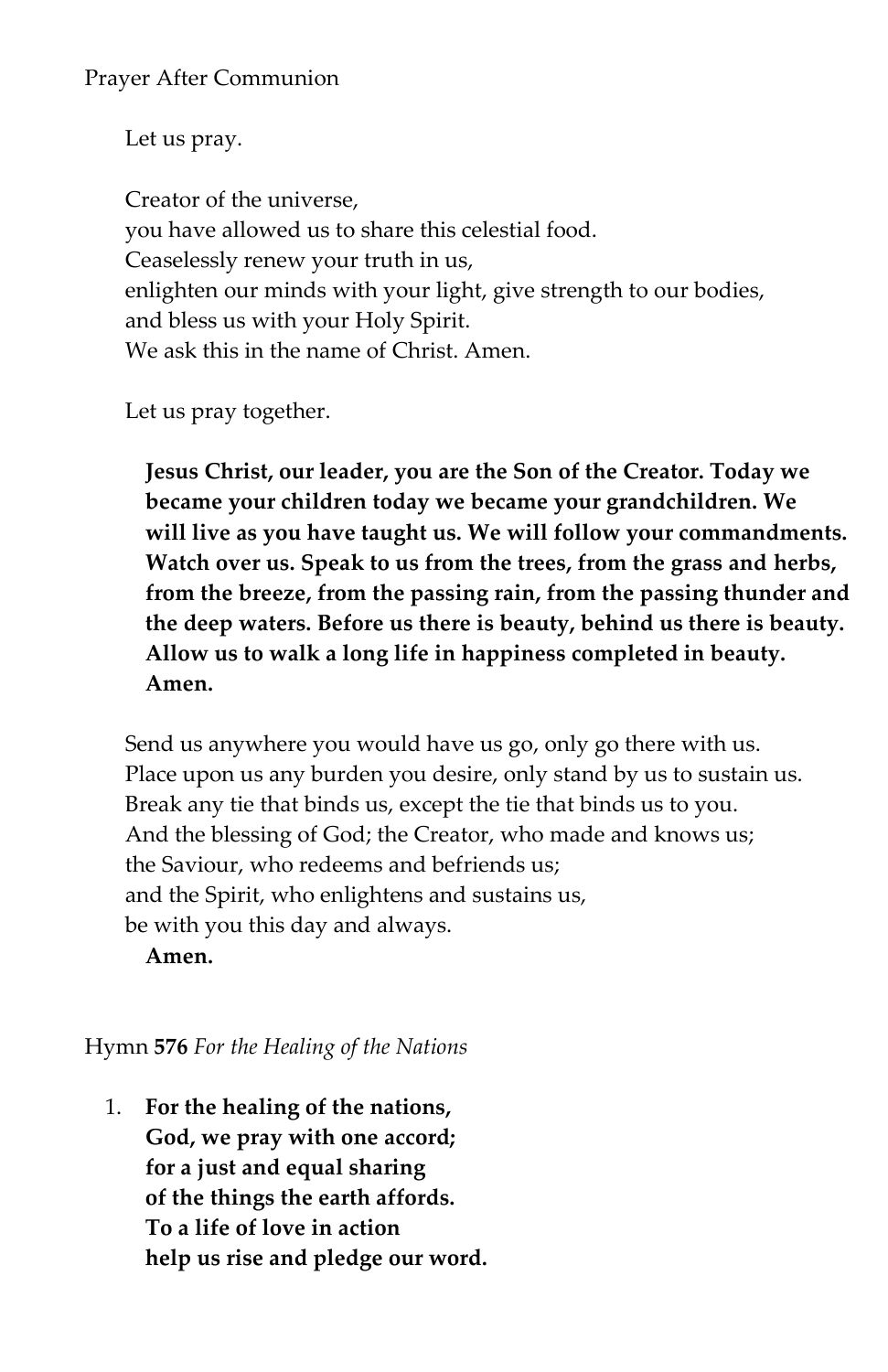- 2. **Lead us, Father, into freedom; from despair your world release, that, redeemed from war and hatred, all may come and go in peace. Show us how through care and goodness fear will die and hope increase.**
- 3. **All that kills abundant living, let it from the earth be banned: pride of status, race, or schooling, dogmas that obscure your plan. In our common quest for justice, may we hallow life's brief span.**
- 4. **You Creator, God, have written your great name on humankind; for our growing in your likeness, bring the life of Christ to mind; that by our response and service earth its destiny may find.**

Go forth into the world rejoicing in the power of the Spirit. **Thanks be to God.** 

Copyright notices and licensing: Permission to podcast/stream the music in this service obtained from One License #A-712212. All rights reserved.

*Canticle of the Sun* Text: St. Francis, adapted by Mary Haugen, Music: Marty Haugen ©1980.2007, GIA publications, Inc.

*Heleluyan* Text and music: as sung by the Muscogee Creek Nation. Transc. Kenneth Hull, 2020 ©

*Many and Great, O God, Are Your Works* Text and Music: Public Domain

*Holy, holy, holy* Music: *Red Lake Mass*, Monte Mason. © Church Publishing

*Alchemy of Healing* Text: Gilo copyright 2017 Tune: *Columcille*, Irish trad. Arranged by John Bell, © 1992 WGRG, Iona Community (Glasgow) G.I.A. Publications.

*For the Healing of the Nations* Text: Fred Kaan, alt. © 1968 Hope Publishing Co.

**Prayers, Liturgy** Copyright © 2004 by the General Synod of the Anglican Church of Canada. All rights reserved. Reproduced under license from ABC Publishing, Anglican Book Centre, a ministry of the General Synod of the